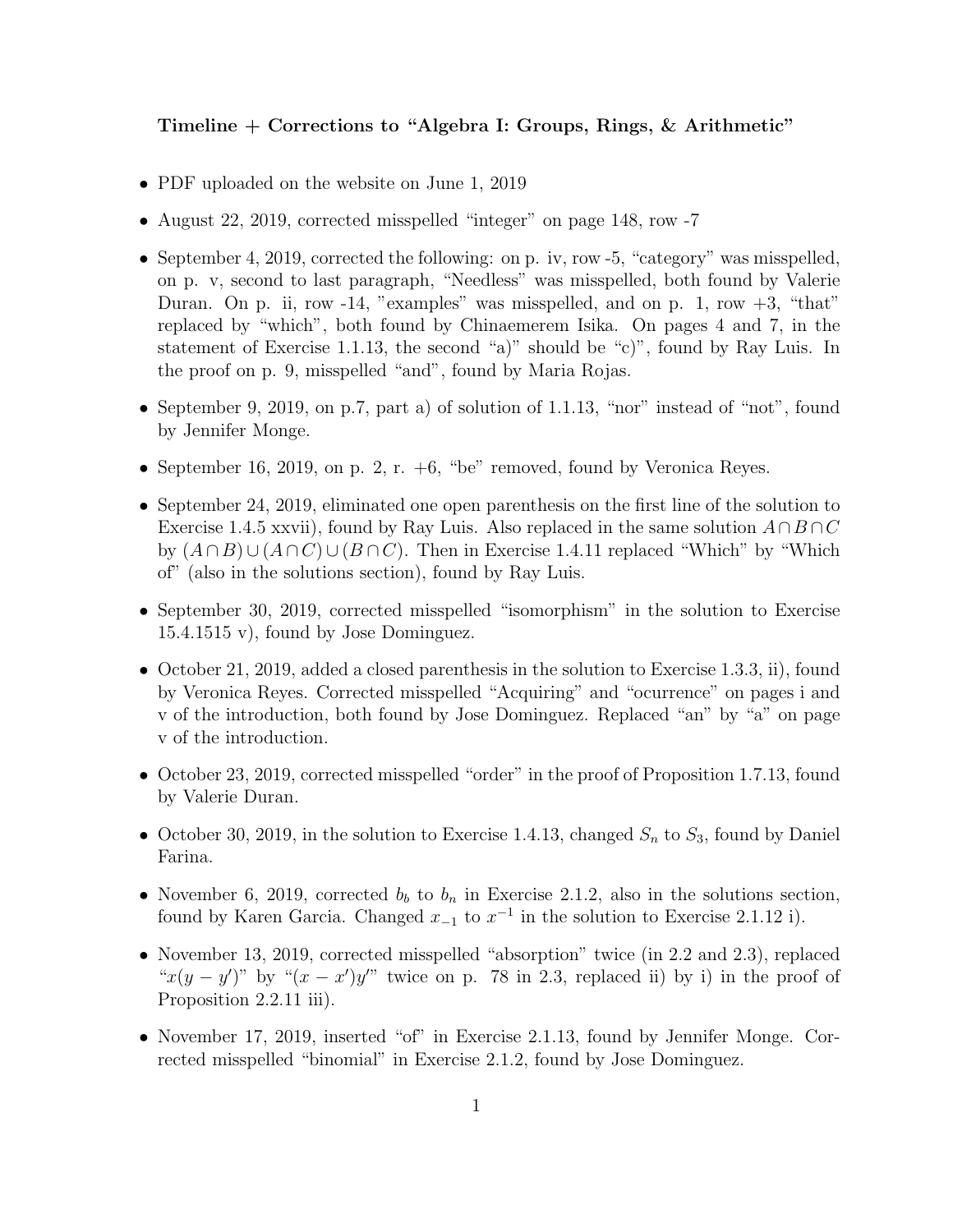- November 18, 2019, deleted a "}" in Exercise 2.2.2 vii), found by Ray Luis. Replaced " $G$ " by " $R$ " in the solution to Exercise 2.3.4, found by Maria Barriga.
- November 20, 2019, reformulated the solutions to i)  $\Rightarrow$  ii) of Exercise 2.4.12 and to Exercise 2.4.16 (also added a closed parenthesis).
- November 23, 2019, added "i" to the statements of Exercises 2.4.15 and 2.5.2 in the solutions sections, both found by Veronica Reyes.
- November 24, 2019, deleted the second "is" in the statement of Proposition 2.6.1, corrected misspelled "property" after Exercise 2.6.14, added a comma in the statement of Proposition 2.6.16 ii), added a period at the end of Remark 2.6.17, all found by Miguel Reyes.
- November 25, 2019, corrected " $f^{k+l}$ " in the solution to Exercise 2.5.2 iv), found by Karen Garcia. Moved vi) to new line. Corrected misspelled "Corollary" in the solution to Exercise 2.5.12, found by Ray Luis. Corrected misspelled "image of group morphism" in index, found by Jose Dominguez.
- November 27, 2019, changed "be" to "by" in the proof of Theorem 2.5.6, found by Miguel Reyes.
- December 1, 2019, corrected misspelled "isomorphic" in the statement of Proposition 1.7.13, found by Jose Dominguez.
- December 4, 2019, corrected misspelled "multiplication" on page 91, found by Jose Dominguez.
- December 11, 2019, removed one "the" from Exercise 1.4.4 (also in the solutions section), coorected misspelled "homogeneous" before Theorem 2.7.11, corrected misspelled "polynomials" in the statement of Theorem 2.7.11, corrected misspelled "divisible" in the proof of Proposition 3.2.6, corrected misspelled "since" in the proof of Proposition 3.2.10, reformulated the last sentence in the proof of Theorem 3.3.4, corrected misspelled "domain" at the beginning of Section 3.4, removed one "and" in the solution to Exercise 3.5.16, all found by Jose Dominguez.
- December 17, 2019, corrected quotation marks around "tethered" on page 57. Added reference to the Chinese Remainder Theorem and constructive proof in the solution to Exercise 1.7.19 i).
- May 18, 2020, added the notation to Definition 1.2.2; changed "in" to "of" in the solution to Exercise 1.3.18 v); added solutions to iii)-v) for Exercise 1.3.12.
- May 19, 2020, changed Exercise 1.4.5 xx) to complex numbers, then in the solution to xviii) changed "The identity" to "the identity", and  $H$  to  $Q_8$  twice in the solution to xxvi).